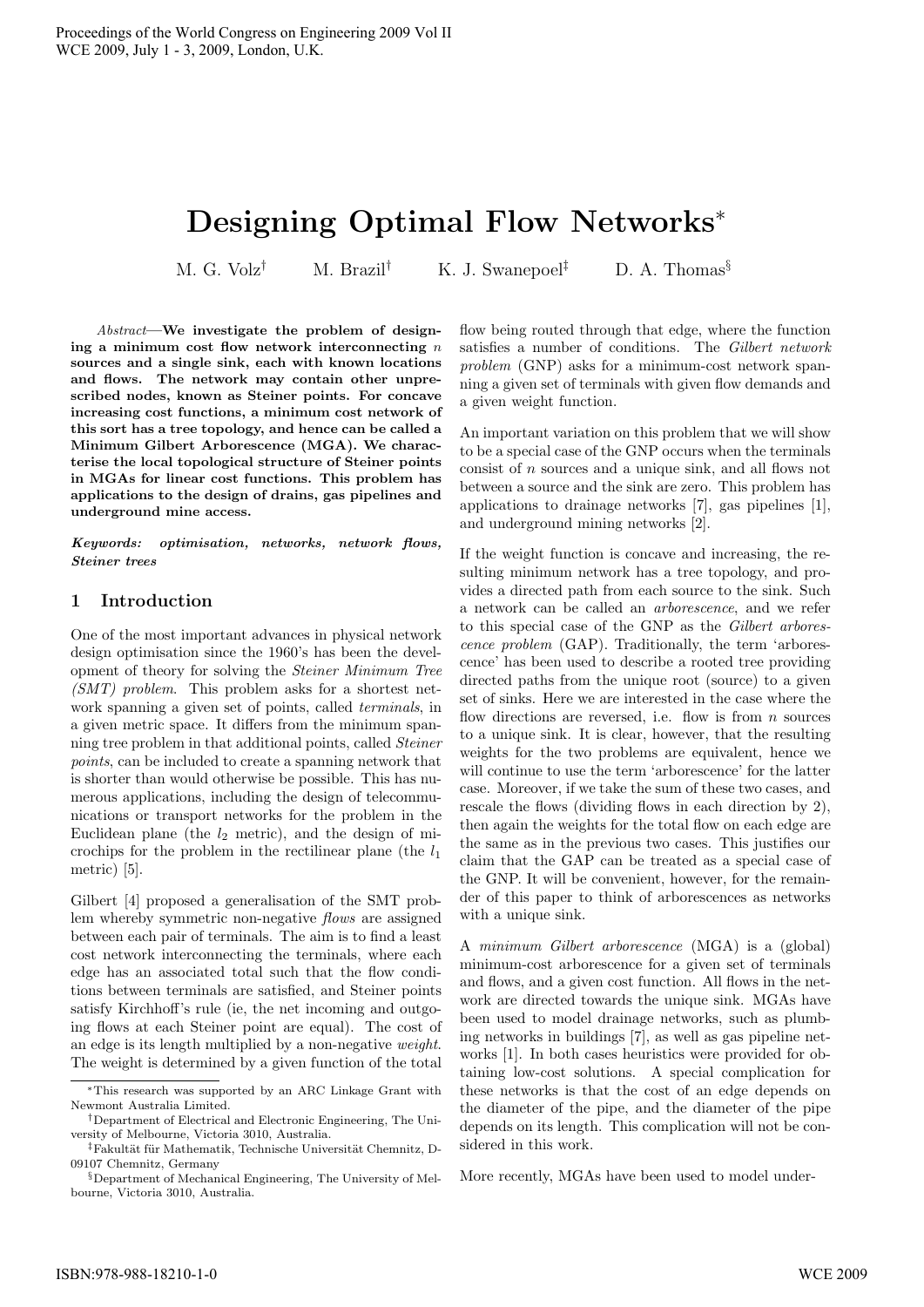ground mining networks [2]. Given a set of underground locations, called draw points, and their estimated ore tonnages, the development and haulage costs associated with an underground mine can be minimised by finding an MGA interconnecting the underground points with a fixed breakout point at the surface. Although the Euclidean metric is useful in some situations, more generally additional constraints must be imposed for truck navigability such as a gradient constraint, which can be handled by altering the metric [2].

In Section 2 we specify the nature of the weight function that we consider in this paper, and formally define minimum Gilbert networks and Gilbert arborescences in Minkowski spaces (which generalise Euclidean spaces). In Section 3 we give a general topological characterisation of Steiner points in such networks, for smooth Minkowski spaces. We then apply this characterisation, in Section 4, to the smooth Minkowski plane with a linear weight function to show that in this case all Steiner points have degree 3.

## **2 Preliminaries**

The cost functions for the networks we consider in this paper make use of more general norms than simply the Euclidean norm. Hence, we introduce a generalisation of Euclidean spaces, namely finite-dimensional normed spaces or Minkowski spaces. See [12] for an introduction to Minkowski geometry.

A Minkowski space (or finite-dimensional Banach space) is  $\mathbb{R}^n$  endowed with a *norm*  $\|\cdot\|$ , which is a function  $\|\cdot\|$ :  $\mathbb{R}^n \to \mathbb{R}$  that satisfies

- $||x|| > 0$  for all  $x \in \mathbb{R}^n$ ,  $||x|| = 0$  only if  $x = 0$ ,
- $\|\alpha x\| = |\alpha| \|x\|$  for all  $\alpha \in \mathbb{R}$  and  $x \in \mathbb{R}^n$ , and
- $||x + y|| \le ||x|| + ||y||.$

We now discuss some aspects of the SMT problem, since this is a special case of the GNP, where all flow are zero. Our terminology for the SMT problem is based on that used in  $[5]$ . Let T be a network interconnecting a set  $N = \{p_1, \ldots, p_n\}$  of points, called *terminals*, in a Minkowski space. A vertex in  $T$  which is not a terminal is called a *Steiner point*. Let  $G(T)$  denote the *topology* of T, i.e.  $G(T)$  represents the graph structure of T but not the embedding of the Steiner points. Then  $G(T)$  for a shortest network  $T$  is necessarily a tree, since if a cycle exists, the length of  $T$  can be reduced by deleting an edge in the cycle. A network with a tree topology is called a tree, its links are called edges, and its nodes are called vertices. An edge connecting two vertices  $a, b$  in  $T$  is denoted by *ab*, and its length by  $||a - b||$ .

The splitting of a vertex is the operation of disconnecting two edges  $av, bv$  from a vertex v and connecting  $a, b, v$  to a newly created Steiner point. Furthermore, though the positions of terminals are fixed, Steiner points can be subjected to arbitrarily small movements provided the resulting network is still connected. Such movements are called perturbations, and are useful for examining whether the length of a network is minimal.

A Steiner tree (ST) is a tree whose length cannot be shortened by a small perturbation of its Steiner points, even when splitting is allowed. By convexity, an ST is a minimum-length tree for its given topology. A Steiner minimum tree (SMT) is a shortest tree among all STs. For many Minkowski spaces bounds are known for the maximum possible degree of a Steiner point in an ST, giving useful restrictions on the possible topology of an SMT. For example, in Euclidean space of any dimension every Steiner point in an ST has degree three. Given a set N of terminals, the Steiner problem (or Steiner Minimum Tree problem) asks for an SMT spanning N.

Gilbert [4] proposed the following generalisation of the Steiner problem in Euclidean space, which we now extend to Minkowski space. Let  $T$  be a network interconnecting a set  $N = \{p_1, \ldots, p_n\}$  of *n* terminals in a Minkowski space. For each pair  $p_i, p_j, i \neq j$  of terminals, a nonnegative *flow*  $t_{ij} = t_{ji}$  is given. The cost of an edge e in T is  $w(t_e)l_e$ , where  $l_e$  is the length of  $e$ ,  $t_e$  is the total flow being routed through e, and weight  $w(\cdot)$  is a unit cost function satisfying

 $w(t) \geq 0$  and  $w(t) > 0$  if  $t > 0$  (1)

 $w(t_1 + t_2) \geq w(t_1) \forall t_2 > 0$  (2)

$$
w(t_1 + t_2) \leq w(t_1) + w(t_2) \quad \forall \ t_1, t_2 > 0 \qquad (3)
$$

$$
w(\cdot) \quad \text{is} \quad \text{concave} \tag{4}
$$

A network satisfying Conditions (1) - (3) is called a Gilbert network. For a given edge e in T,  $w(t_e)$  is called the *weight* of e, and is also denoted simply by  $w_e$ . The total cost of a Gilbert network  $T$  is the sum of all edge costs, i.e.

$$
C(T) = \sum_{e \in E} w(t_e) l_e
$$

where  $E$  is the set of all edges in  $T$ . A Gilbert network  $T$  is a minimum Gilbert network (MGN), if  $T$  has the minimum cost of all Gilbert networks spanning the same point set N, with the same flow demands  $t_{ij}$  and the same cost function  $w(\cdot)$ . By the arguments of [3], an MGN always exists in a Minkowski space when Conditions (1) - (4) are assumed for the weight function.

Conditions  $(1)$  -  $(3)$  above ensure that the weight function is non-negative, non-decreasing and triangular, respectively. These are natural conditions for most applications. Unfortunately, the first three conditions alone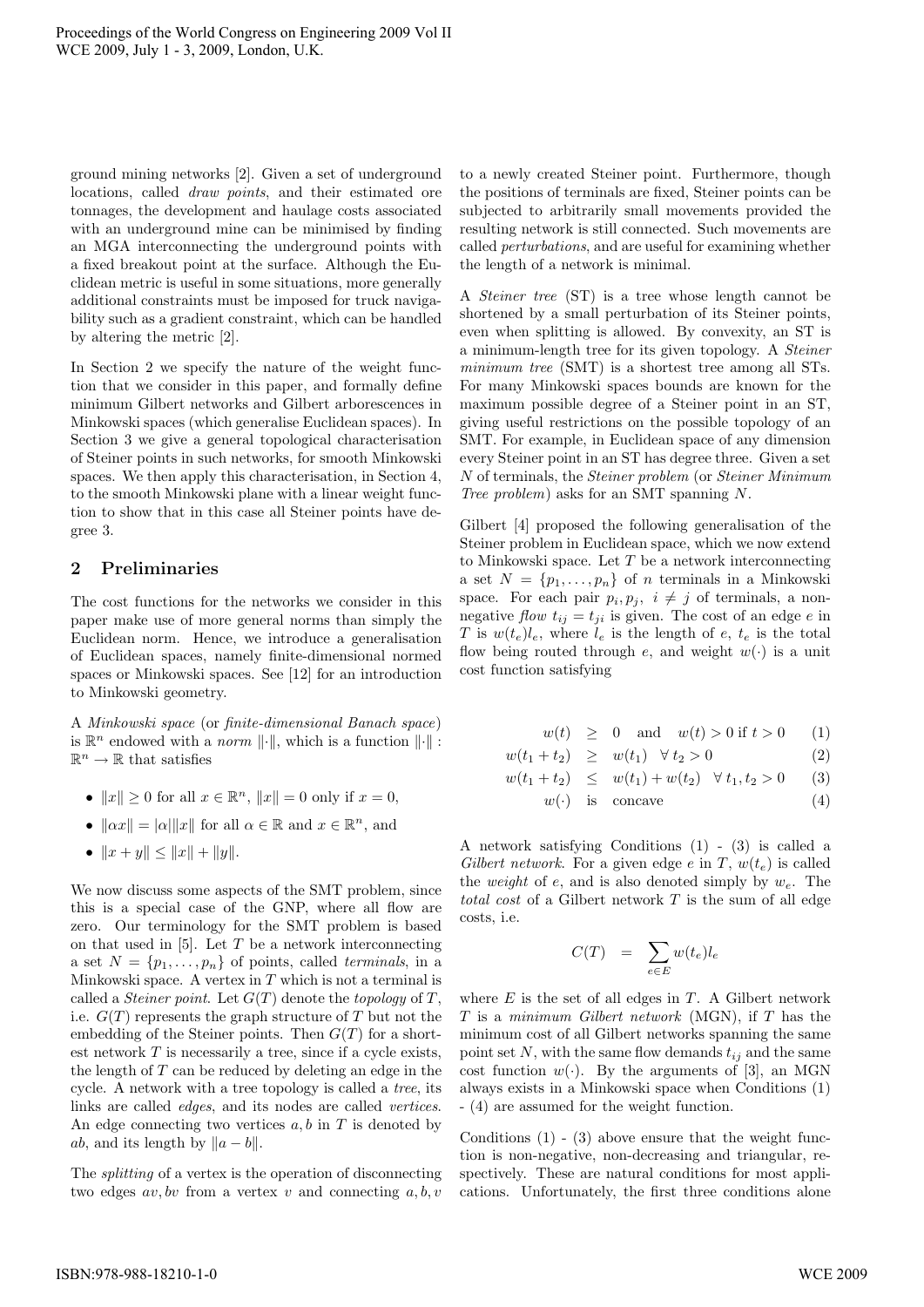do not guarantee that a minimum Gilbert network is a tree and an example of such a minimum network where the flow necessarily splits will be given in a later paper. (Note that in [3], Condition (3), which we call the triangular condition, was incorrectly interpreted as concavity of the cost function.)

The Gilbert network problem (GNP) is to find an MGN for a given terminal set  $N$ , flows  $t_{ij}$  and cost function  $w(\cdot)$ . Since its introduction in [4], various aspects of the GNP have been studied, although the emphasis has been on discovering geometric properties of MGNs (see [3],  $[11]$ ,  $[13]$ ,  $[14]$ ). As in the Steiner problem, additional vertices can be added to create a Gilbert network whose cost is less than would otherwise be possible, and these additional points are again called Steiner points. A Steiner point  $s$  in  $T$  is called *locally minimal* if a perturbation of  $s$  does not reduce the cost of  $T$ . A Gilbert network is called locally minimal if no perturbation of the Steiner points reduces the cost of T.

The special case of the Gilbert model that is of interest in this work is when  $N = \{p_1, \ldots, p_n q\}$  is a set of terminals in a Minkowski space, where  $p_1, \ldots, p_n$  are sources with respective positive flows  $t_1, \ldots, t_n$ , and q is the sink. All flows are between the sources and the sink; there are no flows between sources. It has been shown in [11] that concavity of the weight function implies that an MGN of this sort is a tree. Hence we refer to an MGN with this flow structure as a minimum Gilbert arborescence (MGA), and, as mentioned in the introduction, we refer to the problem of constructing such an MGA as the Gilbert arborescence problem (GAP).

If  $v_1$  and  $v_2$  are two adjacent vertices in a Gilbert arborescence, and flow is from  $v_1$  to  $v_2$  then we denote the edge connecting the two vertices by  $v_1v_2$ .

## **3 Characterisation of Steiner Points**

In this section, we generalise a theorem of Lawlor and Morgan [6] to give a local characterisation of Steiner points in an MGA. The characterisation in [6] holds for SMTs, which correspond to the case of MGAs with a constant weight function. Their theorem is formulated for arbitrary Minkowski spaces with differentiable norm. Our proof is based on the proof of Lawlor and Morgan's theorem given in [8]. A generalisation to non-smooth norms is contained in [10] for SMTs and in [15] for MGAs. Such a generalisation is much more complicated and involves the use of the subdifferential calculus.

We first introduce some necessary definitions relating to Minkowski geometry, in particular with relation to dual spaces. For more details, see [12].

We denote the inner product of two vectors  $x, y \in \mathbb{R}^n$ by  $\langle x, y \rangle$ . For any given norm  $\lVert \cdot \rVert$ , the dual norm  $\lVert \cdot \rVert^*$  is defined as follows:

$$
||z||^* = \sup_{||x|| \le 1} \langle z, x \rangle.
$$

We say that a Minkowski space  $(\mathbb{R}^n, \|\cdot\|)$  is *smooth* if the norm is differentiable at any  $x \neq o$ , i.e., if

$$
\lim_{t \to 0} \frac{\|x + th\| - \|x\|}{t} =: f_x(h)
$$

exists for all  $x, h \in \mathbb{R}^n$  with  $x \neq o$ . It follows easily that  $f_x$  is a linear operator  $f_x : \mathbb{R}^n \to \mathbb{R}$  and so can be represented by a vector  $x^* \in \mathbb{R}^n$ , called the dual vector of x, such that  $\langle x^*, y \rangle = f_x(y)$  for all  $y \in \mathbb{R}^n$ , and  $||x^*||^* = 1$ . In fact  $x^*$  is just the gradient of the norm at  $x$ , i.e.,  $x^* = \nabla ||x||.$ 

More generally, even if the norm is not differentiable at x, a vector  $x^* \in \mathbb{R}^n$  is a *dual vector* of x if  $x^*$  satisfies  $\langle x^*, x \rangle = ||x||$  and  $||x^*||^* = 1$ . By the Hahn-Banach separation theorem, each non-zero vector in a Minkowski space has at least one dual vector. A Minkowski space is then smooth if and only if each non-zero vector has a unique dual vector.

A norm is *strictly convex* if  $||x|| = ||y|| = 1$  and  $x \neq y$ imply that  $\|\frac{1}{2}(x+y)\| < 1$ , or equivalently, that the *unit* sphere

$$
S(\|\cdot\|) = \{x \in \mathbb{R}^n : \|x\| = 1\}
$$

does not contain any straight line segment. A norm  $\lVert \cdot \rVert$ is smooth [strictly convex] if and only if the dual norm  $\|\cdot\|^*$  is strictly convex [smooth, respectively].

**Theorem 1.** Suppose a smooth Minkowski space  $(\mathbb{R}^n, \|\cdot\|)$  is given together with a concave weight function w, sources  $p_1, \ldots, p_n \in \mathbb{R}^n$ , and a single sink  $q \in \mathbb{R}^n$ , all different from the origin o. Let the flow associated with  $p_i$  be  $t_i$ . (See Figure 1.) For each  $p_i$  let  $p_i^*$  denote its



Figure 1: A Gilbert network with star topology.

dual vector, and let  $q^*$  denote the dual vector of  $q$ . Then the Gilbert arborescence with edges  $op_i$ ,  $i = 1, \ldots, n$  and oq, where all flows are routed via the Steiner point o, is a minimal Gilbert arborescence if and only if

$$
\sum_{i=1}^{n} w(t_i) p_i^* + w(\sum_{i=1}^{n} t_i) q^* = o \tag{5}
$$

and

$$
\|\sum_{i\in I} w(t_i)p_i^*\|^* \le w(\sum_{i\in I} t_i) \text{ for all } I \subseteq \{1,\ldots,n\}. \quad (6)
$$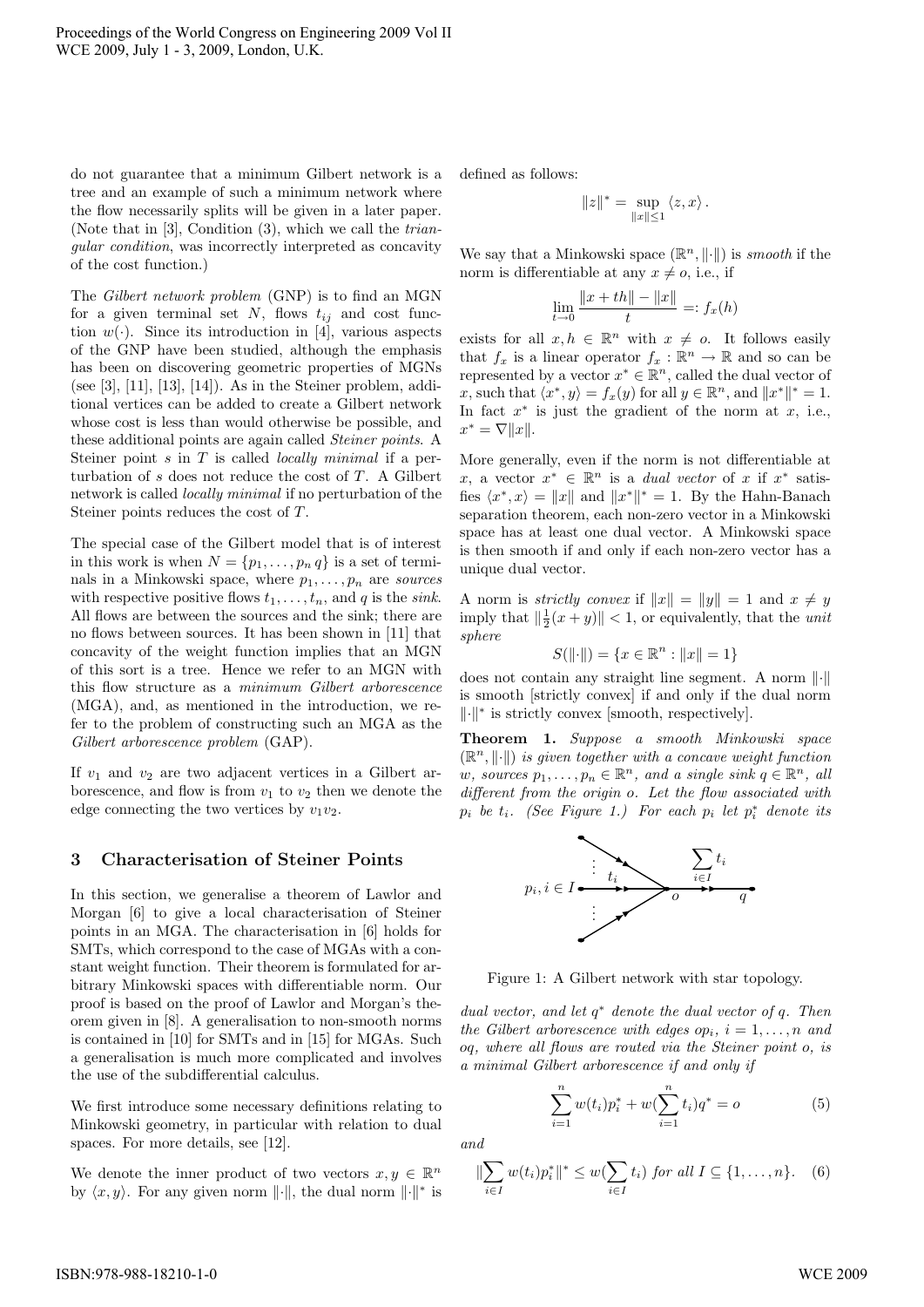Note: We think of Condition 5 as a flow-balancing condition at the Steiner point, and Condition 6 as a condition that ensures that the Steiner point does not split.

*Proof.*  $(\Rightarrow)$  We are given that the star is not more expensive than any other Gilbert network with the same sources, sink, flows and weight function.

In particular, o is the so-called weighted Fermat-Torricelli point of  $p_1, \ldots, p_n, q$  with weights  $t_1, \ldots, t_n, \sum_{i=1}^n t_i$ , respectively, which implies the balancing condition (5). We include a self-contained proof for completeness. If the Steiner point *o* is moved to  $-te$ , where  $t \in \mathbb{R}$  and  $e \in \mathbb{R}^n$ is a unit vector (in the norm), the resulting arborescence is not better, by the assumption of minimality. Therefore, the function

$$
\varphi_e(t) = \sum_{i=1}^n w(t_i) (\|p_i + te\| - \|p_i\|)
$$

$$
+ w(\sum_{i=1}^n t_i) (\|q + te\| - \|q\|) \ge 0
$$

attains its minimum at  $t = 0$ . For t in a sufficiently small neighbourhood of 0,  $p_i + te \neq o$  and  $q + te \neq o$ , hence  $\varphi_e$ is differentiable. Therefore,

$$
0 = \varphi'_e(0) = \lim_{t \to 0} \left( \sum_{i=1}^n w(t_i) \frac{\|p_i + te\| - \|p_i\|}{t} + w(\sum_{i=1}^n t_i) \frac{\|q + te\| - \|q\|}{t} \right)
$$
  

$$
= \sum_{i=1}^n w(t_i) \langle p_i^*, e \rangle + w(\sum_{i=1}^n t_i) \langle q^*, e \rangle
$$
  

$$
= \left\langle \sum_{i=1}^n w(t_i) p_i^* + w(\sum_{i=1}^n t_i) q^*, e \right\rangle.
$$

Since this holds for all unit vectors  $e$ , (5) follows.

To show (6) for each  $I \subseteq \{1,\ldots,n\}$ , we may assume without loss of generality that  $I \neq \emptyset$  and  $I \neq \{1, \ldots, n\}.$ Consider the Gilbert network obtained by splitting the Steiner point into two points  $o$  and  $+te$  ( $t \in \mathbb{R}$ ,  $e$  a unit vector) as follows. Each  $p_i$ ,  $i \notin I$ , is still adjacent to o with flow  $t_i$ , and q is joined to o with flow  $\sum_{i=1}^{n} t_i$ , but now each  $p_i, i \in I$ , is adjacent to te with flow  $t_i$ , and te is adjacent to *o* with flow  $\sum_{i \in I} t_i$ , as shown in Figure 2.

Since the new network cannot be better than the original star, we obtain that for any unit vector  $e$ , the function

$$
\psi_e(t) = \sum_{i \in I} w(t_i) (\|p_i - te\| - \|p_i\|) + w(\sum_{i=1}^n t_i)|t| \ge 0
$$

attained its minimum at  $t = 0$ . Although  $\psi_e$  is not dif-



Figure 2: The Gilbert network obtained by splitting the Steiner point o.

ferentiable at 0, we can still calculate as follows:

$$
0 \le \lim_{t \to 0+} \frac{\psi_e(t)}{t}
$$
  
= 
$$
\lim_{t \to 0+} \sum_{i \in I} w(t_i) \frac{\|p_i - te\| - \|p_i\|}{t} + w(\sum_{i=1}^n t_i)
$$
  
= 
$$
\left\langle \sum_{i \in I} w(t_i) p_i^*, -e \right\rangle + w(\sum_{i=1}^n t_i).
$$

Therefore,  $\left\langle \sum_{i\in I} w(t_i) p_i^*, e \right\rangle \leq w(\sum_{i=1}^n t_i)$  for all unit vectors  $e$ , and  $(6)$  follows from the definition of the dual norm.

(←) Now assume that  $p_1^*, p_n^*, q$  are dual unit vectors that satisfy (5) and (6). Consider an arbitrary Gilbert arborescence  $T$  for the given data. For each  $i$ , let  $P_i$  be the path in T from  $p_i$  to q, i.e.,  $P_i = x_1^{(i)} x_2^{(i)} \dots x_{k_i}^{(i)}$ , where  $x_1^{(i)} = p_i, x_{k_i}^{(i)} = q$ , and  $x_j^{(i)} x_{j+1}^{(i)}$  are distinct edges of T for  $j = 1, ..., k_i - 1$ . For each edge e of T, let  $S_e = \{i : e \text{ is on path } P_i\}.$  Then the flow on  $e$  is  $\sum_{i \in S_e} t_i$ and the total cost of  $T$  is

$$
\sum_{\substack{e=xy \text{ is} \\ e \text{ edge of } T}} w(\sum_{i \in S_e} t_i) \|x - y\|.
$$

The cost of the star is

an

$$
\sum_{i=1}^{n} w(t_i) \|p_i\| + w(\sum_{i=1}^{n} t_i) \|q\|
$$
  
= 
$$
\sum_{i=1}^{n} w(t_i) \langle p_i^*, p_i \rangle + w(\sum_{i=1}^{n} t_i) \langle q^*, q \rangle
$$
  
= 
$$
\sum_{i=1}^{n} w(t_i) \langle p_i^*, p_i - q \rangle
$$
 by (5)  
= 
$$
\sum_{i=1}^{n} w(t_i) \sum_{j=1}^{k_i-1} \langle p_i^*, x_j^{(i)} - x_{j+1}^{(i)} \rangle
$$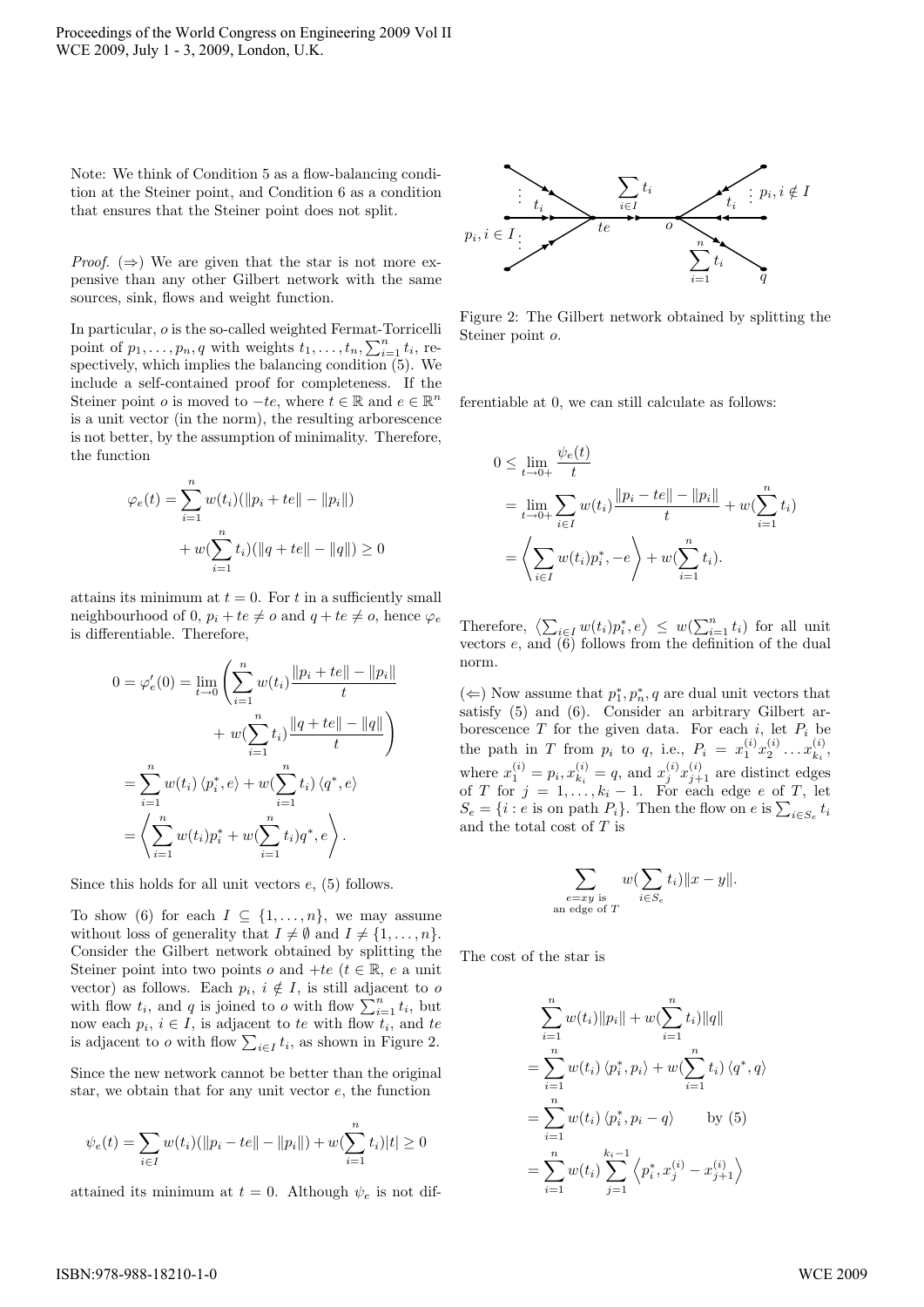$$
= \sum_{\substack{e=xy \text{ is} \\ \text{an edge of } T}} \left\langle \sum_{i \in S_e} w(t_i) p_i^*, x - y \right\rangle
$$
  

$$
\leq \sum_{\substack{e=xy \text{ is} \\ \text{an edge of } T}} \| \sum_{i \in S_e} w(t_i) p_i^* \|^{*} \| x - y \|
$$
  

$$
\leq \sum_{\substack{e=xy \text{ is} \\ \text{an edge of } T}} w(\sum_{i \in S_e} t_i) \| x - y \| \text{ by (6).} \qquad \Box
$$

Note that the necessity of the conditions (5) and (6) holds even if the weight function is not concave. It is only in the proof of the sufficiency that we need all minimal Gilbert networks with a single source to be arborescences.

## **4 Degree of Steiner Points in a Minkowski plane with linear weight function**

We now apply the characterisation of the previous section in the two-dimensional case, assuming further that the weight function is linear:  $w(t) = d + ht, d > 0, h \ge 0$ .

**Theorem 2.** In a smooth Minkowski plane and assuming a linear weight function  $w(t) = d + ht, d > 0, h \ge 0, a$ Steiner point in an MGA necessarily has degree 3.

Proof. By Theorem 1, an MGA with a Steiner point of degree  $n + 1$  exists in  $\mathbb{R}^2$  with a smooth norm  $\lVert \cdot \rVert$  if and only if there exist dual unit vectors  $p_1^*, \ldots, p_n^*, q^* \in \mathbb{R}^2$ such that

$$
\sum_{i=1}^{n} (d+ht_i)p_i^* + (d+h\sum_{i=1}^{n} t_i)q^* = o
$$

and

$$
\|\sum_{i\in I} (d+ht_i)p_i^*\|^* \leq d+h\sum_{i\in I} t_i \quad \text{for all } I \subseteq \{1,\ldots,n\}.
$$

Label the  $p_i^*$  so that they are in order around the dual unit circle. Let  $v_i^* = (d + ht_i)p_i^*$  and  $w^* = (d + h\sum_{i=1}^n t_i)q^*$ . Then the conditions become

$$
v_1^* + \dots + v_n^* + w^* = o,
$$

and

$$
\|\sum_{i\in I} v_i^*\|^* \le d + h \sum_{i\in I} t_i \quad \text{for all } I \subseteq \{1, \dots, n\}. \tag{7}
$$

Thus we may think of the vectors  $v_1^*, \ldots, v_n^*, w^*$  as the edges of a convex polygon with vertices  $a_j^* = \sum_{i=1}^j v_i^*$ ,  $j = 0, \ldots, n$  in this order (see Figure 3).

Assume for the purpose of finding a contradiction that  $n > 3$ . Then the polygon has at least 4 sides. Note that the diagonals  $a_0^* a_j^*$  and  $a_{j-1}^* a_n^*$  intersect. Applying the



Figure 3: A polygon with edges corresponding to  $v_i^*$ .



Figure 4: Illustration of the proof of Theorem 2 for a unit ball with straight line segments on the boundary.

triangle inequality to the two triangles formed by these diagonals and the two edges  $v_j^*$  and  $w^*$  (as illustrated in Figure 3), we obtain

$$
||a_j^*||^* + ||a_n^* - a_{j-1}^*||^* \ge ||v_j^*||^* + ||w^*||^*
$$
  
=  $d + ht_j + d + h \sum_{i=1}^n t_i$   
=  $d + h \sum_{i=1}^j t_i + d + h \sum_{i=j}^n t_i$   
 $\ge ||\sum_{i=1}^j v_i^*||^* + ||\sum_{i=j}^n v_i^*||^* \qquad \text{by (7)}$   
=  $||a_j^*||^* + ||a_n^* - a_{j-1}^*||^*.$ 

Therefore, equality holds throughout, and we obtain equality in the triangle inequality. Since the dual norm is strictly convex, it follows that  $v_i^*$  and  $w^*$  are parallel. This holds for all  $j = 2, \ldots, n-1$ . It follows that  $p_1^* = \cdots = p_n^* = -q^*$ . Geometrically this means that the unit vectors  $\frac{1}{\|p_i\|} p_i$  and  $-\frac{1}{\|q\|} q$  all have the same support-<br>ing line on the unit ball. We can think of this condition on the vectors  $p_i$  and q as a generalisation of collinearity to Minkowski space.

Choose a point  $s_2$  on the edge  $op_i$  such that the line through  $s_2$  parallel to  $op_n$  intersects the edge  $op_1$  in  $s_1$ , say, with  $s_1 \neq o$ . See Figure 4. Because of the straight line segments on the boundary of the unit ball,  $||x+y|| =$